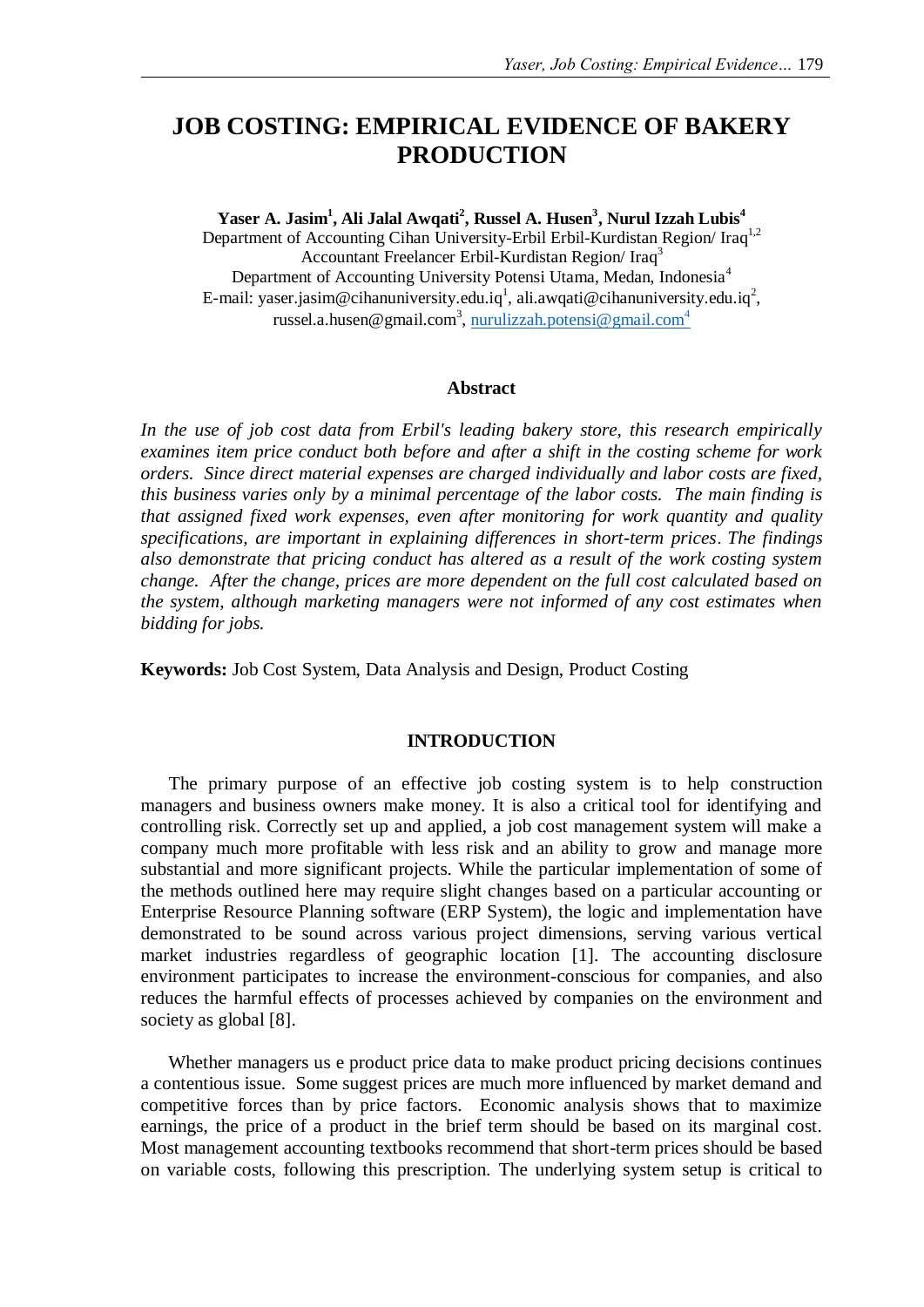establishing an effective job cost system. For appropriate setup and configuration, several regions should be assessed. Business owners and executives will have access to missioncritical data when properly set up and will be able to use the system to provide reports containing data on actionable leadership [7][13].

The starting point of any job cost system is the General Ledger Structure. This process is the chart of accounts that will be used to produce financial statements. The general ledger structure follows the form of the balance sheet and income statement. The general ledger is organized to represent asset accounts, accounts of liabilities, capital accounts, accounts of revenue and accounts of expenses. It is essential to note that the computer programs of today are very distinct from those of 20 years ago. Most of the previous years ' accounting schemes were completely based on the GL framework. The systems of today are much more module-based [1].

Charted Institute of Management Accountants (CIMA) represents Job Costing as "that body of definite order costing which employs, where the job is promised to customers unique demands and individual order is of approximately short-term duration (Distinguished among those to which agreement costing implements). The task is generally performed in a laboratory or workshop and relocated as a continually recognizable unit through procedures and activities. The word can also be used for a job such as estate repairs and the technique can be used to cost inner capital expenditure employment.' Using work costing will enable businesses to define the most and least lucrative company regions so that businesses can concentrate on the practical components and attempt to create their company aspects less profitable more effective. It will help them to more correctly cite fresh employment and help them manage ongoing jobs [2]. Job security indicates that employee's evaluation of their current work conditions and inception of their future in their current job from positive and negative perspectives [11].

Before debating costing systems [3], the researcher must also present and clarify two more terms:

- 1. Cost pool: is a collection of indirect cost products for individuals. Cost pools can vary of wide to narrow.
- 2. Cost-allocation base. As foundation (is a continuous way to connect to cost objects an indirect cost or collection of indirect expenses.

### **LITERATURE REVIEW**

### **Systems of Costs**

A couple of fundamental costing schemes types are applied by management accountants to allocate expenses to products or services [5][7].

A. Job-costing system. A cost object is a part or multiple piece of a separate product or service called a job in a job-costing scheme. Every work utilizes distinct quantities of resources in general. The product or service is frequently a singular part, such being a Hitachi-made specialized machine, a Bechtel Corporation-managed building project, an Audi Service Center repair task, or a Saatchi & Saatchi-made publicity campaign. Each machine produced by Hitachi is unique and different from the other computers produced at the plant. A single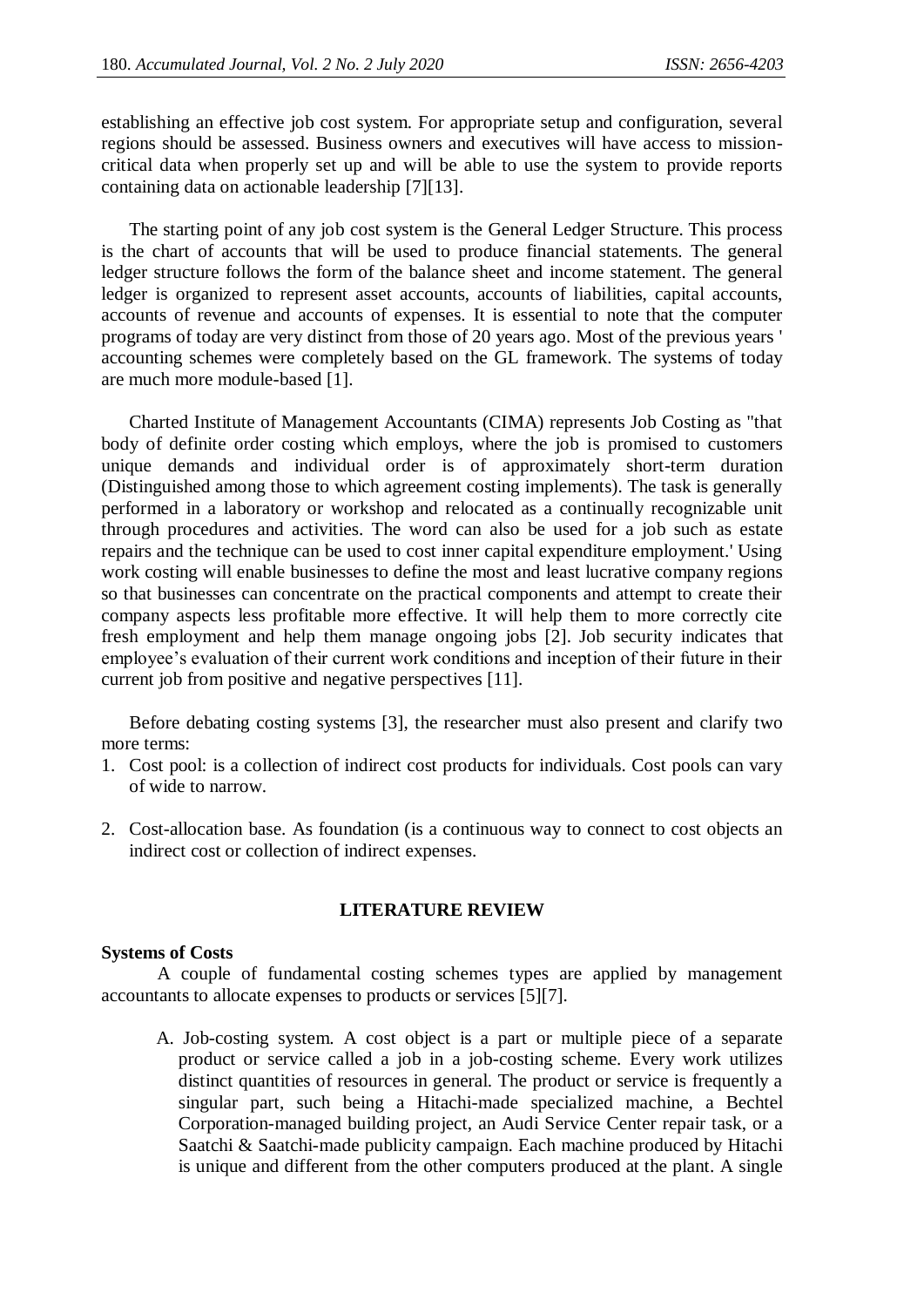customer promotion campaign at Saatchi & Saatchi is uncommon and different from other customer publicity campaigns. Companies such as Ethan Allen also use job costing to cost various indistinguishable parts of separate furniture products. Because all the products and services are different, job-costing systems are used individually for each product or service to accumulate expenses.

B. Process-costing system. The cost object in a process costing scheme is masses of a product or service's identical or similar units. For instance, when processing client deposits, Citibank offers the same service to all its clients. Intel supplies each of its clients with the same item. The same frozen orange juice product is received by all Minute Maid customers. Process-costing systems divide the total cost of producing an identical or similar product or service over each period by the total number of units produced to obtain a cost per unit. This cost per unit is the average cost per unit for each of the identical or similar units produced during that period.

Many firms have cost systems which are neither mere job-costing systems nor mere process-costing systems but also have components of the both that are customized to the underpinning activities. For example, Kellogg Corporation uses job costing to compute the full cost of producing every one of its separate and distinct product types like Corn Flakes, Crispix, and Froot Loops and process cost to compare the cost per component of creating each identical Corn Flakes box, each identical Crispix box [3]. Cost driver improves efficiently, ensures the elimination of extra costs, saves the organization from losing sources and during implementation of cost drivers and enhance organizations ability to limit the unnecessary and costly steps and practices [9][10].

Because of these work costing and process costing descriptions, we can come up with the following distinctions between the two costing methods:

- **The uniqueness of the product.** Job costing is used for distinctive products and standardized production process costing is used.
- Size of job. Job costing is used for minimal production runs, and process costing is used for large production runs.
- **Recordkeeping.** For job costing, much more record-keeping is needed as time and equipment have to be charged for a particular employment. Costing processes cost aggregates, and therefore less record keeping is required.
- **Customer billing.** Job costing is more probable to be used to bill clients as it details the precise cost of customer commissioned projects.

A job cost strategy involves the process of obtaining data on expenditures related to a specific manufacturing or service job. This information may be required in order to submit the cost information to a customer under a contract where costs are reimbursed. The data is still useful in understanding the accuracy of a company's estimation scheme, which ought to be able to cite rates allowing a good profit. The data can also be used to allocate inventory expenses for manufactured goods [6].

A job costing system is also known as job order costing needs to accumulate the following three types of information:

**Direct materials.** The job costing system must have the ability to track the cost of all materials that are applied or scrapped during the job. Thus, if a company is building a custom-made machine, it is necessary to accumulate and charge the price of the sheet metal used in the building. By manually monitoring products on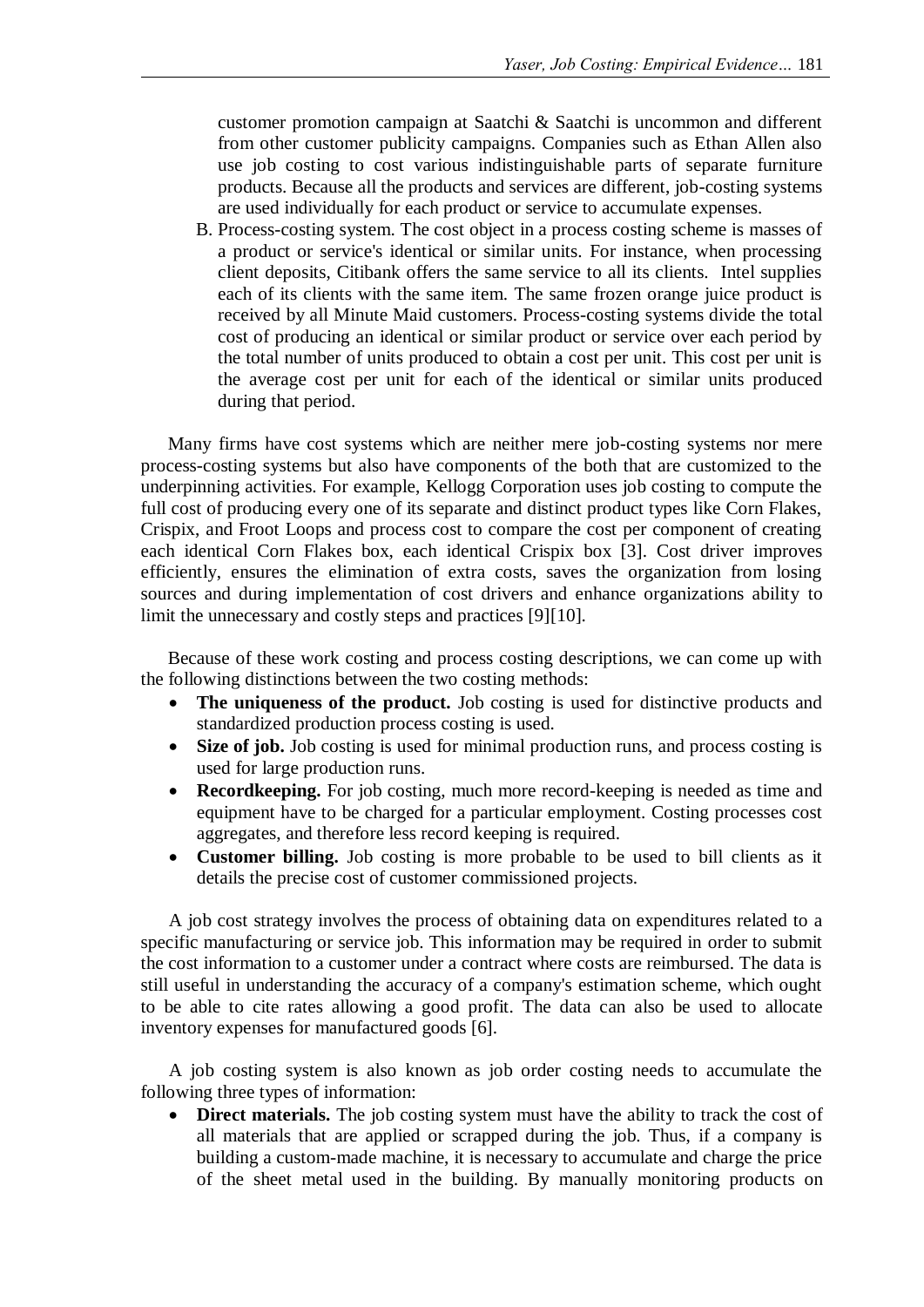costing sheets, the system can compile this price, or the data can be charged through the use of internet terminals in the warehouse and manufacturing region. Materials are typically kitted in the warehouse for a job and are charged at the moment to a particular job. If any remaining products are returned subsequently to the repository, their price is deducted from the work and returned to the warehouse.

- **Direct labor.** The scheme of labor costing must monitor the working costs applied on a job. If a work has to do with services, direct labor may involve almost all the expenses of the job. Direct labor is typically allocated to a work with a time-card, time-sheet, or on a desktop with a networked time clock app. It is also possible to record this data on a smartphone or via the Internet. The customer must recognize the job in all situations in order to apply the price data to the correct job.
- **Overhead.** The job costing model assigns one or more price pools to overhead costs (such as production equipment depreciation and building rent). Based on some continually applied allocation methodology, the full amount in each cost pool is assigned to the distinct open jobs at the end of each accounting period.

In practice, a system of job costing could need to be tailored to client demands. Some clients only enable their employees to be charged for individual expenses. This method is most prevalent in cost-reimbursement circumstances where the client has an agreement to contractually reimburse a business for all expenses charged to a particular job. A job costing scheme may, therefore, comprise a big amount of particular regulations that are not widely relevant to all employees for which it compiles data.

Once a job has been finished, a flag must be laid by the job costing scheme to close that job. Otherwise, there is a strong probability that employees will continue to charge time and continue to attract an allocated overhead charge at the end of each successive month.

The compiled expense will be registered as an inventory asset as long as a task is under the building. Once the work is billed (or written off) to the client, the price will be moved to the price of the account sold. This strategy guarantees that in the same period income is associated with expenditures. The auditors of a company may try to check how well the work costing scheme works, to see if they can depend on their capacity to compile inventory items expenses and to charge expenses within the right reporting period.

## **RESULTS AND DISCUSSION**

### **Job Costing Example**

Job (1001) is started by ABC Corporation. The work accumulates direct material expenses (\$10,000) in the first month of activities, direct labor costs (\$4,500) and overhead expenses are assigned (\$2,000). The scheme, therefore, collected a total of (\$16,500) for Job (1001) at the end of the month. This expense is stored as an inventory asset momentarily. Then ABC finishes the work and bills the client. The (\$16,500) is then transmitted out of stock and into the price of sold goods [6].

## **2.1 Features of Job Costing:**

Job costing involves the following accounting activities [6]:

1. **Materials;** It circulates the cost of components and then assigns these costs to a product or project once the components are used. Materials should be used on a good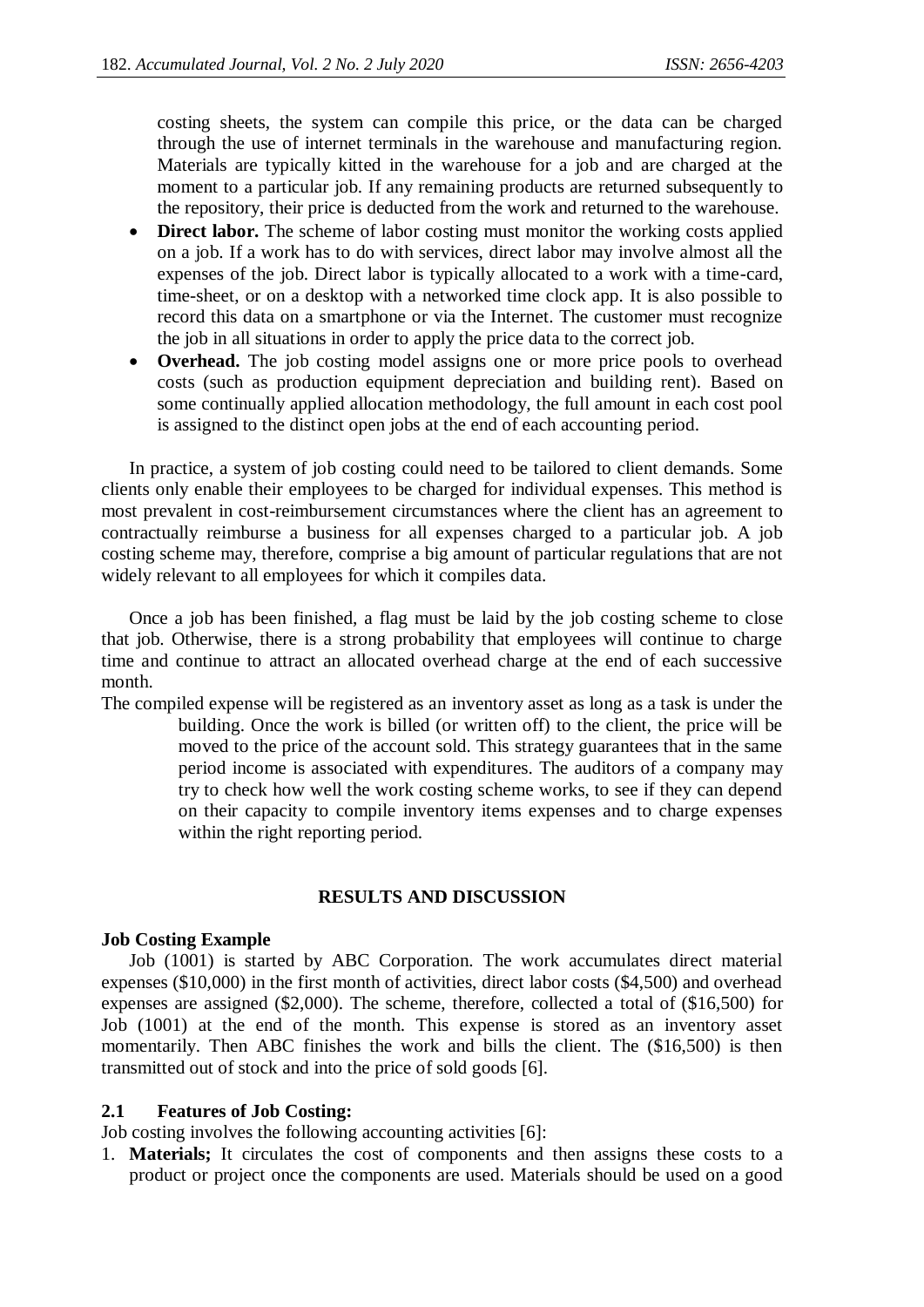or service or project first enter the facility in a job costing configuration and are stored in the storage facility after which they are eliminated from the inventory and given for a specific job. Sensitive amounts will be paid for subsequent distribution to an overhead cost pool when spoilage or scrap is produced, while unusual amounts will be charged directly to the cost of the products sold. For a while, until the task is performed on a job, the entire job price is shifted from those in the work-in-process inventory to the finished products inventory. Then, when the purchases are made, the asset price is separated from the inventory account and moved to the selling product price, while the company also records a sales transaction.

- 2. **Labor;** Employees charge their time for particular employment that is then allocated to employment based on the staff's labor costs. Work may be paid directly to particular employment in a work-costing setting if the labor is directly traceable to that employment. All other labor-related to manufacturing is registered in an overhead cost pool and then assigned to the different open employment. Direct labor is called the first type of labor, and indirect labor is called the second type. When a task is completed, it is then transferred to an inventory account for finished goods. Then, once the products are sold, the price of the assets is separated from the inventory account and transferred to the price of the products sold, while a sales transaction is also recorded by the business. However, some Companies are increasing pressure on employees to achieve more without noticing the abuse of such pressure. Moreover, competitors seek to find ways for improving their offered services quality at the same time [12].
- 3. **Overhead;** In cost pools, it circulates overhead costs and then gathers those expenses to employment. Non-direct expenses are collected in a job-costing setting into one or more overhead cost pools, from which businesses allocate expenses to open employment depending on some cost-use measure [3]. The main problems when applying overhead are continuously charging overhead for the same kinds of expenses in all reporting phases and continuously applying these expenses to employment. Otherwise, explaining why overhead cost allocations differ from one month to the next may be challenging for the cost accountant.

Where some of the features of the Job Costing System include:

- I. It is a Specific Order Costing.
- II. The job is done or a product is manufactured to satisfy the order's particular demands. It may be associated with a single unit or comparable unit batch.
- III. It is concerned with the cost of a particular job or batch regardless of the time taken to produce it, but ordinarily short-duration jobs.
- IV. Costs are collected for each job at the end of its completion.
- V. The costs of each job are ascertained by adding materials, labor, and overheads.
- VI. Only prime cost elements are traceable, and the overheads are apportioned to each job on some appropriate basis, and sometimes it is challenging to select a suitable method of absorption of overheads to specific jobs [2].

Job Order Costing involves the following procedures:

- The **Job Costing System** traces the entire costs related to jobs done by the company.
- Each job in the **Job Costing System** is given an unduplicated number that depicts the job.
- Each job can be divided into several operations used to monitor the expenses of each job. Each of these operations relates to a general ledger account amount to accumulate the expenses.
- Along with budget projections, each activity includes expenses for that activity to date.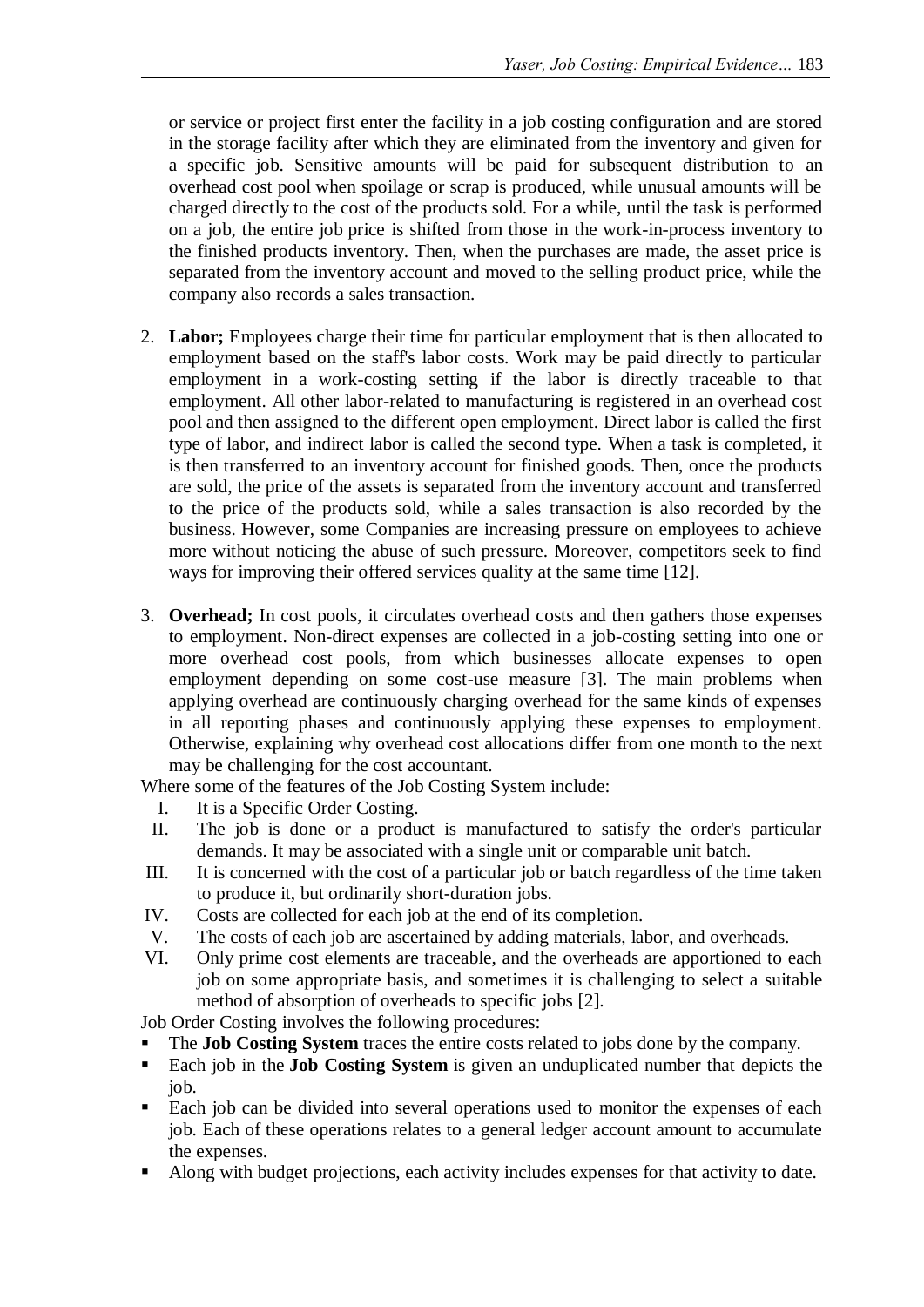- Job cost reports can be used to compare real expenditure with the quantities budgeted to monitor work progress.
- All modules of the Accounting System may pay expenses for work activity.
- Payroll costs can be charged against an activity through the **Payroll System***.*
- Direct purchases are charged against an activity.
- Inventory products used against an operation can also be charged.
- The Job Costing System will transfer the job costs to the processing account while the job is underway and moves those costs to the appropriate expense accounts when the job is completed.
- A job may be initiated through the use of an existing jobs as a model.
- Many reports of job cost types are available, that shows detail levels.

# **Building-Block Concepts of Costing Systems consists of several steps:**

- 1. Cost object—anything for which cost measurements are wanted, such as, a service or product.
- 2. The direct cost of a cost object costs linked to a specific cost object that can be tracked to a cost object in an economically viable manner, such as the cost of buying the primary computer board or the cost of components used to create an iMac computer.
- 3. Indirect cost of a cost object costs related to a particular cost object that cannot be traced to that cost object in an economically viable (cost-effective) manner, for instance, the costs of managers supervising various goods, including iMac, or the lease paid for a repair unit that repairs many distinct Apple computer goods in addition to iMac. Indirect costs are assigned to the object of expenses using a technique of allocating expenses. Remember that cost allocation is a general word for allocating expenses to a cost object, whether direct or indirect. Cost tracing is a particular word for direct cost allocation; cost allocation relates to indirect cost allocation. The relationship between these three concepts can be graphically represented as in figure 1[4].



Fig. 1 Building-Block Concepts of Costing Systems

**- Identification of System Problems and Choice of Systems**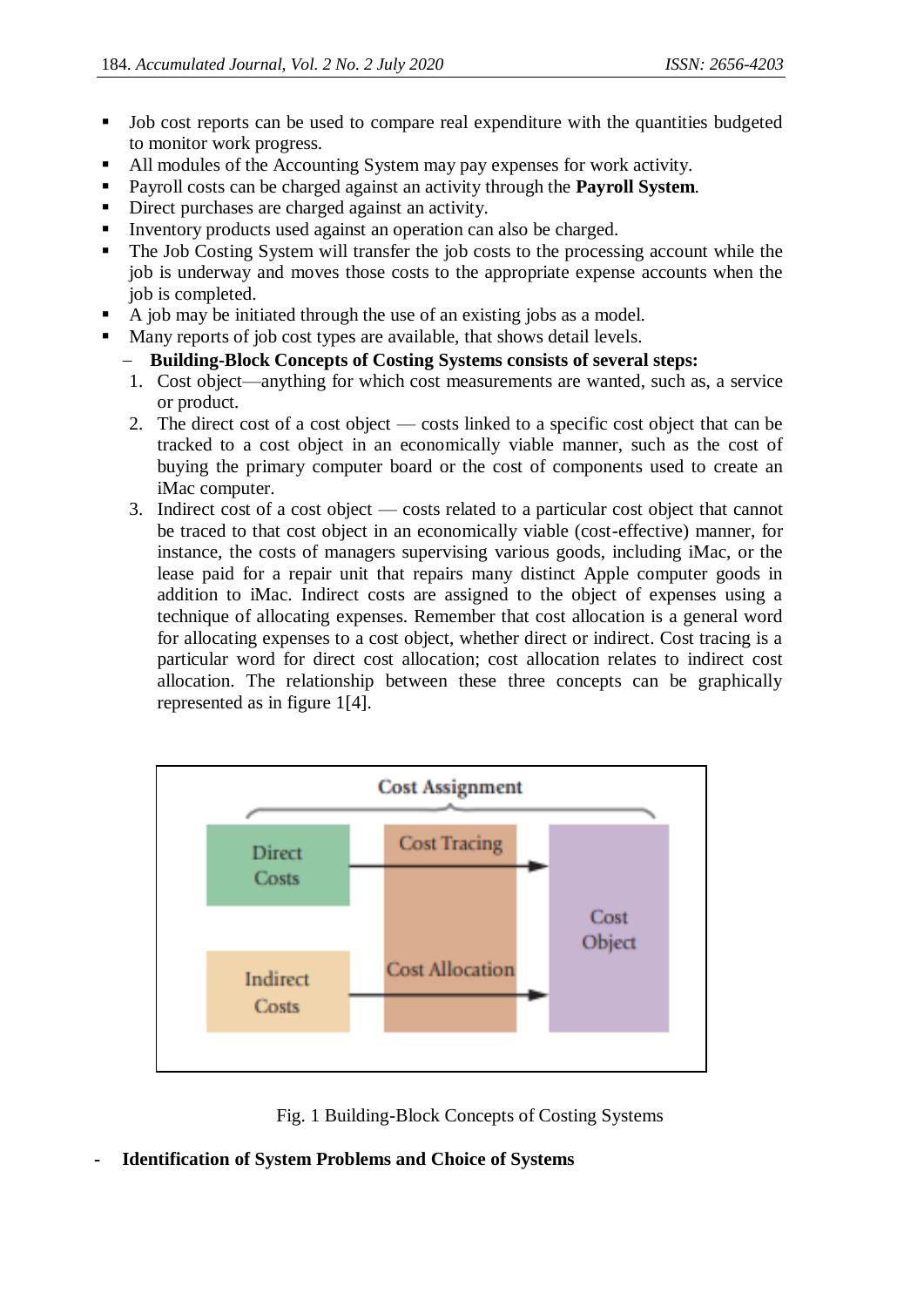As unit costs under process costs are the same as averages, the costing system requires less accounting than the costing system for job orders. For this reason, many companies prefer to use a costing scheme for processes. However, before any particular system is chosen, the primary system problem(s) must be acknowledged in a wider perspective. Typically, which costing method to use depends more on the characteristics of the manufacturing method and the types of products produced. Whether the products are the same and pass from one handling department to another in a steady loop, it is beneficial to use a process costing method. However, if there are significant differences in the cost of the various products, a process costing system would not provide adequate information on the item's cost, and a costing method is more suitable for work orders [5].

### **2.2 Estimating Systems for Job Costing**

An effective job cost management system starts with the estimate. However, there is rarely a perfect translation from the estimate to an operating budget. There are many reasons why this is the case. Tools and proven practices will be discussed to overcome the challenge of converting an estimate into a productive, traceable operating budget.

One of the primary reasons the estimate is only a starting point for an operating budget is because the way most companies bid a job is not the same way they build a job. Examples of this include the use of assemblies in the estimating system that doesn't reflect the specified materials on the job, the use of prefabrication, the decision to self-perform versus subcontract certain aspects of the scope. The list goes on. The objective here is to provide some practical advice to help overcome some of these challenges in a meaningful way to get the estimate as close as possible to the operating budget before it gets massaged by operations [1].

The most significant steps a company can take to improve both the degree of accuracy and the ease with which an estimate can be converted into an operating budget is to standardize on materials at the component, assembly, and system level. This has tremendous utility in the design-build and design-assist arena. Companies should also have components, assembly and system libraries that reflect the types of products they are required to use on a plan and specific jobs across a broad range of vertical markets (i.e., industrial, healthcare, commercial). Once the libraries are built out, an electronic means of updating pricing should be implemented to ensure the material pricing being used is an accurate reflection of what it will cost to buy out the job. Most companies update their material pricing at least monthly [1].

### **2.3 Full-Cycle Job Costing:**

Trying to maintain business development and ongoing revenue is a struggle for any business, but only for constructing businesses. However, even in challenging financial times, contractors can bring steps to increase their income and grow their businesses. The method whereby a contractor uses historical data from completed initiatives to determine their company's ability to perform equipment starts with job costing. Faults are simple to create during a building venture, but the silver lining to these errors is what we benefit from them and how we use that understanding to enhance procedures. Knowing precisely how the business works for a venture against projected labor and equipment is the secret to knowing the effect of expenditure versus real expense, where the complete process is portrayed in four stages.

Step 1: Begin with a Comprehensive and Complete Estimating System.

The estimate is at the center of Full Cycle Job Costing. To handle a project efficiently, a comprehensive budget is critical at any stage during the project to measure estimated expenses versus real expenses, and that is what a precise estimate offers. A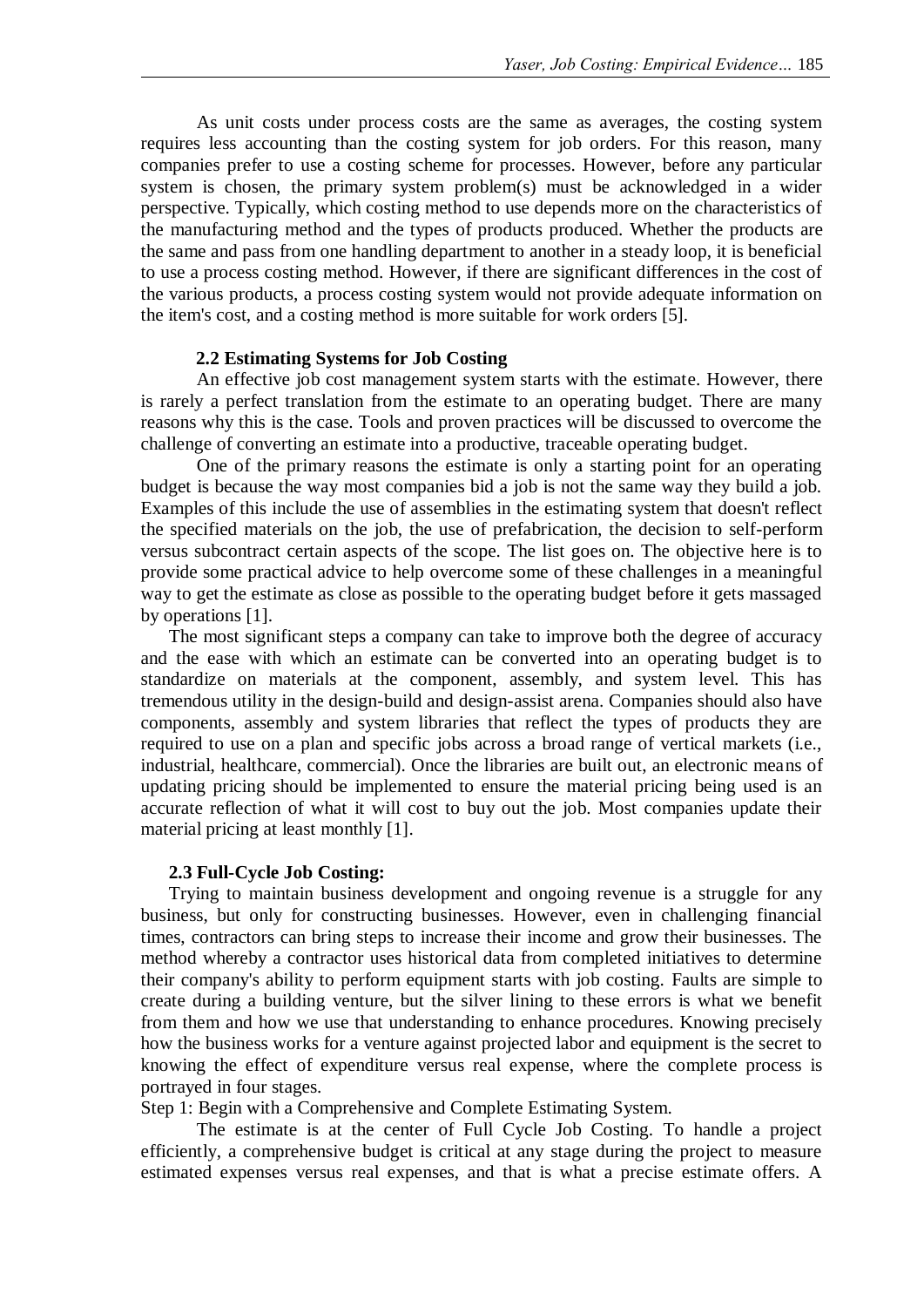formal estimation scheme will assist in making estimates more precise and coherent. This is particularly critical in today's industry when the allocated estimation time has shortened as the projects have become much more comprehensive. Alternative rates, itemized rates, unit rates, projections may be required in almost every breakdown mix of foundation rate. Contractors face less time to finish a thorough assessment of cost, schedule, and danger. Simply finishing the assessment today is a task, allowing little or no moment for a proposal to correctly understand the potential risks. When a venture starts losing money, it's typically because the labor cost has fallen beyond the limit.

Step 2: Controlling the Estimated Job for a Project Management.

The next phase in Complete-Cycle Job Costing is that when the estimator removes the assessment, including all work documents and mail from the project manager (PM). That data will provide the PM with complete input into the estimator's design plans. The key to effective project management is to transfer the assessment rapidly and seamlessly with all its paperwork. It must be convenient and effective to complete this transition. Getting an forecasting program that integrates the assessment seamlessly with a full project management system allows this data exchange simple, effective and quick, a method that employees are more inclined to adopt instead of automatic transactions of information. Project management software automatically tracks the design finishing ratio depending on a quality strategy and provides accurate information that maximizes the project manager's moment while quickly bringing the invoice into the customer's palms.

Step 3: Using Technology on a Complete Project Management.

A complete software program for project management enables employees to handle their initiatives using an assessment of Gantt charts that are filled with breakdown-based project data. BOMs are split by project tasks that allow the contractor to create and track buy instructions. It is possible to plan work and task milestones.

Step 4: Finalizing the and Completing the Process.

The project is finished, and when the project makes money it's on to the next one, it's easy to move on without paying close attention to areas that could have improved over the life cycle of the project. Comparing the efficiency of the project and the initial outcomes against the initial offer will assist a company benefit from that background and enhance the precision of their estimation.

### **3. Practical Section of Bakery Production**

The baking industry is a sector of the food industry and includes the companies that improve activities of making bread, cakes, and other baking products. It is one of the first industries, its development being related to the evolution of human society and technological progress. Bread is one of the most common traditional food in the world, which is being made with relatively low production costs. Due to their ingredients, baking products occupy an important place in human nutrition.

The suitable event price pilot levels are used to allocate event costs to an employee worker depending on their usage of these price vehicles depending on the exercise equipment that are achieved by a supermarket worker.

During the preparation of a item, various expenses are provided. The complete price of the item is made up of many immediate and indirect costs. The price involves price of materials, cost of labor, power / fuel, and other costs. Direct cost implies that expenses can be acknowledged as an essential component of the finished goods with the personal cost center. It includes all raw materials that are either purchased from outside or manufactured within the company. These are also known as the Prime Cost.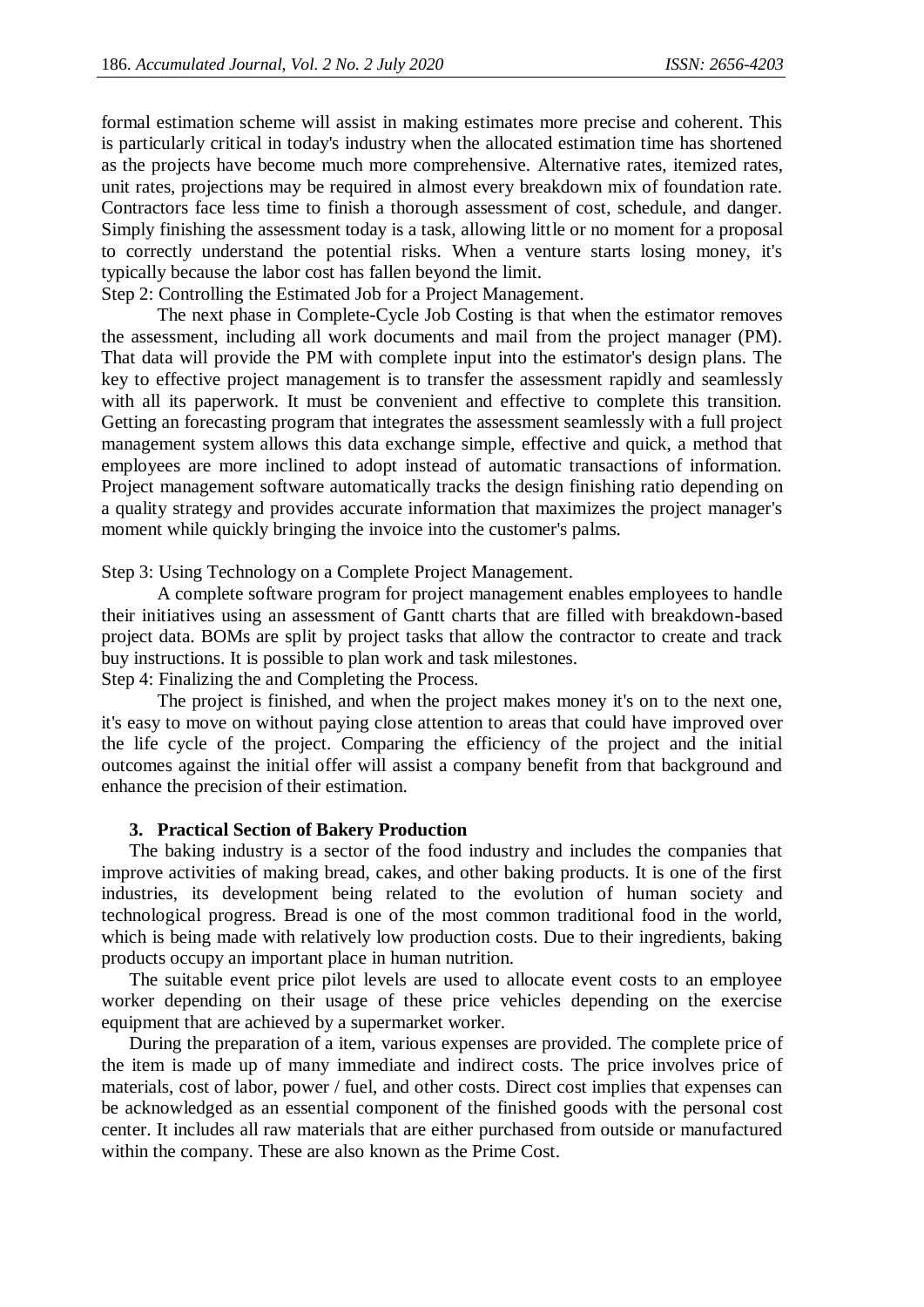Indirect costs imply the cost that the individual cost centers cannot identify. It includes consumer shops, functions manager wage, wages for accounts / personnel dept, lease, heating, telephone costs. These are also regarded as' overheads.' Various immediate and indirect costs are experienced in bakeries during the preparation of the bakery products. The price of manufacturing bakery products involves:

- 1. Cost of Material.
- 2. Cost of Labor.
- 3. Fuel/Power Cost
- 4. Other Costs

As stated previously, the costs create the bakery products ' complete manufacturing expenses. To make the complete expense of the bakery goods, selling and distribution costs and other non-operating expenses are added. Below is a comprehensive description of the price of manufacturing of the different bakery goods:

### **- Bread**

The bread is the highest consumable bakery product all over the world. It is comparatively more straightforward and cheaper to prepare than other bakery items. The analysis of the production cost of the bread is as shown in the table below:

| No.            | <b>Items</b>                              | <b>Quantity</b> | <b>Average</b><br>Cost(Kg)<br>(IQD) | <b>Percentage</b><br><b>Total</b><br><b>of</b><br>Cost (%) |
|----------------|-------------------------------------------|-----------------|-------------------------------------|------------------------------------------------------------|
| 1              | <b>Raw Materials</b>                      |                 |                                     |                                                            |
|                | Wheat Flour                               | $1$ Kg          | 500.00                              | 36.50                                                      |
|                | Sugar                                     |                 |                                     |                                                            |
|                | Salt                                      | 5 Gm            | 10.00                               | 0.73                                                       |
|                | Yeast                                     | $2 \text{ Gm}$  | 10.00                               | 0.73                                                       |
|                | Water                                     | 600 ML          |                                     |                                                            |
| $\overline{2}$ | Labor                                     |                 | 750.00                              | 54.74                                                      |
| 3              | <b>Fuel\Power</b>                         |                 | 100.00                              | 7.30                                                       |
| 4              | <b>Other</b><br><b>Production</b><br>Cost |                 |                                     |                                                            |
|                | <b>Total Cost</b>                         |                 | 1370                                | 100                                                        |

Table 1. Production Cost of Bread in Erbil Year 2018

#### **Source of Data (Approx.): Ardalan Bakery**

The defined table above shows the total production cost of bread in Erbil during the year 2018-2019. Through the raw materials, 1 kg. of Wheat flour costs 500 IQD (36.5% of Total Cost), 5 mg salt costs 10 IQD (0.73% of Total Cost), 2 mg yeast costs 10 IQD (0.73% of Total Cost), water costs almost negligible.

Besides the above, the labor cost comes to 750 IQD (54.74% of Total Cost), Fuel/Power cost remains 100 IQD (7.3% of Total Cost); from the analysis of the table it was noted that the cost of the labor cost remains at Highest place with 62% of the total production cost of Bread and raw materials remains at second place with 37.96% of the total production cost of bread.

Table 2. No. of produced Bread & Income

| $1400C$ $\mu$ , $130$ , $01$ produced Dread eq. Income |                                 |               |               |  |  |  |
|--------------------------------------------------------|---------------------------------|---------------|---------------|--|--|--|
|                                                        | <b>Bread</b> I Kg   Bread 50 Kg | No.           | of Total      |  |  |  |
|                                                        |                                 | Bread\1000IQD | <b>Income</b> |  |  |  |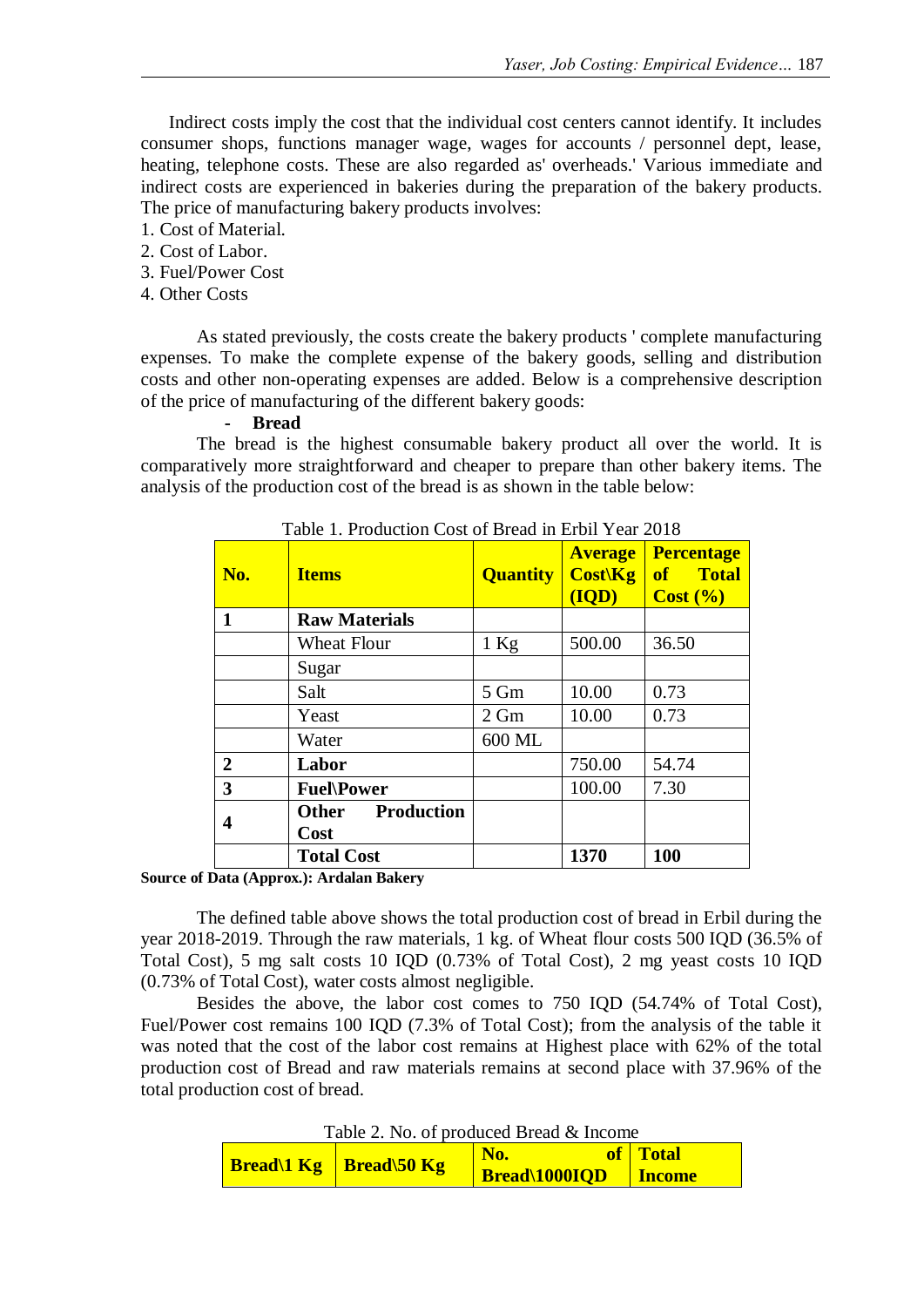| ,000<br>350<br>лл<br>99 |
|-------------------------|
|-------------------------|

Table 2 Above depicts the number of pieces of bread produced per 1 Kg, where each bread before baking weights (150 mg) which gives the quantity of (7) breads\Kg. Therefore, the amount produced of the bread of (50) Kg is (350) unit, now the bakery shop sells (4) pieces of bread for 1000 IQD that gives for sale\unit an amount of (88) units for the (50) Kg.

After multiplying the total amount of produced breads\1000 IQD, the income will be (88,000 IQD).

The table 3 below shows the cost production for (1 Kg and 50 Kg), where the profits will be: (*Total Income - Cost\50 Kg*) which equals almost (19,500 IQD) for every 50 Kg of Bread.

| Table 3. Cost and Profits     |        |  |  |  |
|-------------------------------|--------|--|--|--|
| $Cost.\$                      | 1370   |  |  |  |
| $Cost\setminus 50$<br>$K_{2}$ | 68500  |  |  |  |
| <b>Profits</b>                | 19,500 |  |  |  |

### **CONCLUSION**

In this research, to assess the role of work expenses in purchasing choices, the researchers evaluated cost, price and organizational information for Bread production job from a leading Bakery store in Erbil. The researchers also looked at how a shift in the job costing scheme in the center of our two sample periods influenced pricing choices.

The case for improvement in product costing systems design is often driven by appealing to the potential effect of costing choices on pricing. There was, however, limited empirical evidence, if any, as to whether and to what extent costs impact prices, and whether complete prices are linked with prices as opposed to variable costs. The researchers have attempted to stimulate empirical research on this significant study issue in management accounting by documenting the role of complete expenses in pricing choices and the effect of a shift in job costing scheme on job prices in one organization.

### **REFERENCE**

- [1] Steven L. Streimer and Bridgette Bienacker, (2017), "Principles of Job Costing", Chantilly, [www.smacna.org.](http://www.smacna.org/)
- [2] Aisha P., (2015), "Job Costing: Meaning and Features of Cost Accounting", Accounting Notes Institute.
- [3] Srikant M. Datar and Madhav V. Rajan, (2018), "Horngren's: Cost Accounting A Managerial Emphasis", 16<sup>th</sup> Edition, Pearson, NY, USA.
- [4] Noblett, Jackie, (2010), "Conversations with Nexamp management," Boston Business Journal.
- [5] Denisia Gheorghina and Mihaela Ioana, (2009), "Job-Order Costing Versus Process Costing", Universitatea Aurel Vlaicu.
- [6] Steven M. Bragg, (2016), "Cost Accounting Fundamentals: Essential Concepts and Examples",  $5<sup>th</sup>$  Edition.